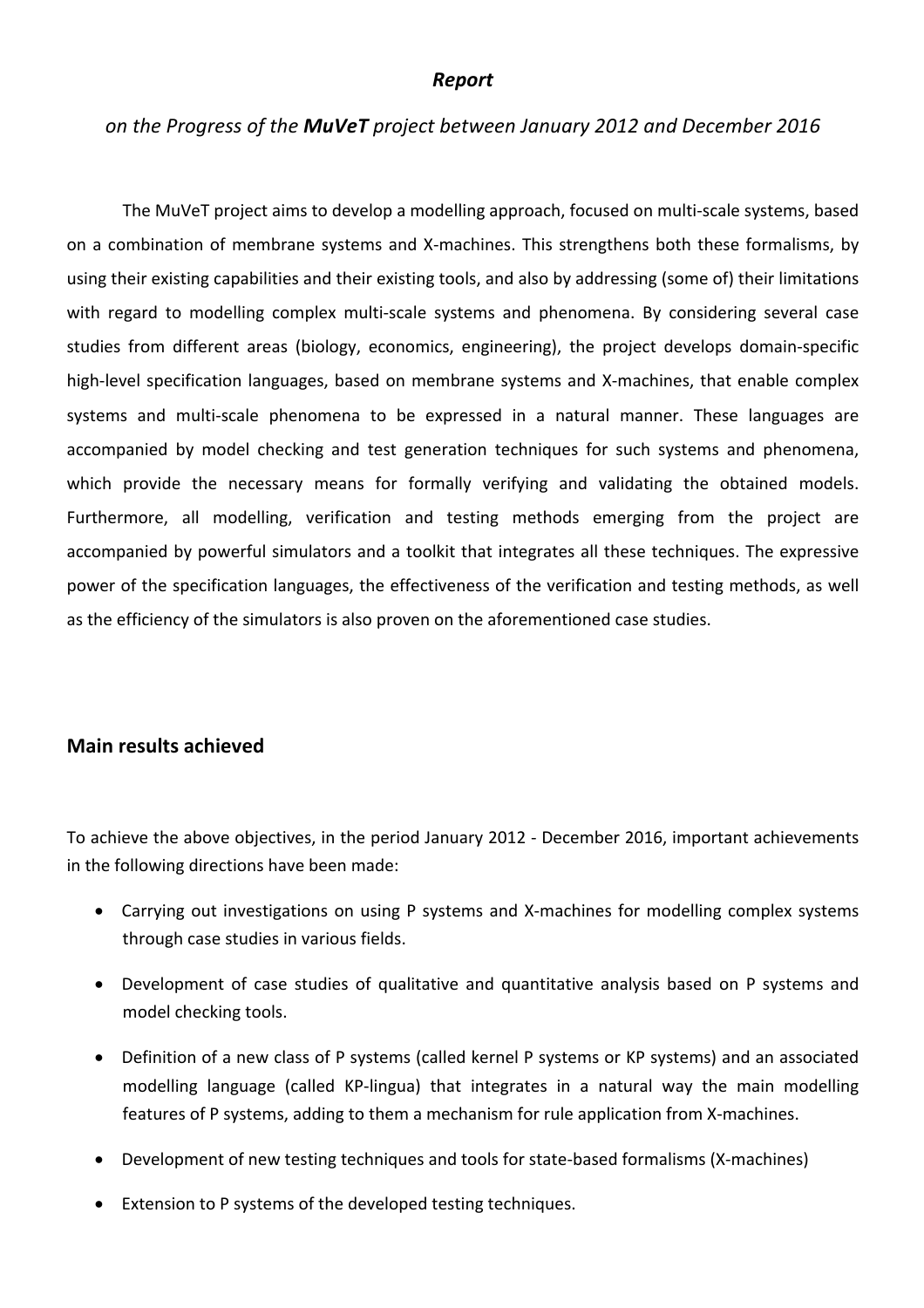- Development of an integrated methodology for modelling, simulation and formal verification for the new kP systems language.
- Development of tools for automated verification of models created using KP-lingua language.
- Development of a powerful parallel simulator for P systems.

Each of the directions above will be reviewed in what follows, highlighting the major achievements.

## 1. Investigations on using P systems and X-machines for modelling complex systems through **case studies in various fields**

These include: a hybrid approach based on differential evolution and tissue membrane systems for solving constrained manufacturing parameter optimization problems [1]; the application of membrane algorithms to broadcasting problems, which are regarded as NP-hard combinatorial optimization problems [4]; realistic models of the Escherichia coli (E.coli) bacteria using X-machines and membrane systems and the extraction and formal verification of properties [8]; studies of models from the synchronization processes area in service orientate architecture [2]; the use of objects for a high level programming with P systems [28].

### **2.** Development of case studies of qualitative and quantitative analysis based on P systems **and model checking tools**

The MuVeT team has made a significant contribution to the development of the Infobiotics Workbench (IFW) tool suite, based on stochastic P systems, and its use for system analysis in many case studies. In [34] and [35] we show how formal verification is used in system biology and synthetic biology through qualitative and quantitative analysis in several case studies.

### **3. Kernel P systems (kP systems)**

A new class of P systems, called kernel P systems (kP systems for short), that covers many features of existing P systems successfully used in modelling, but also adds a rule control mechanism inspired from X-machines, is defined and discussed in [22]. The expressive power of kP systems is studied in [3, 10, 18]. The paper [20] studies the link between kP systems and generalized communicating P systems. In [37] it is shown that a kP systems with only rewriting rules can be simulated by communicating Xmachines and a FLAME implementation is also provided.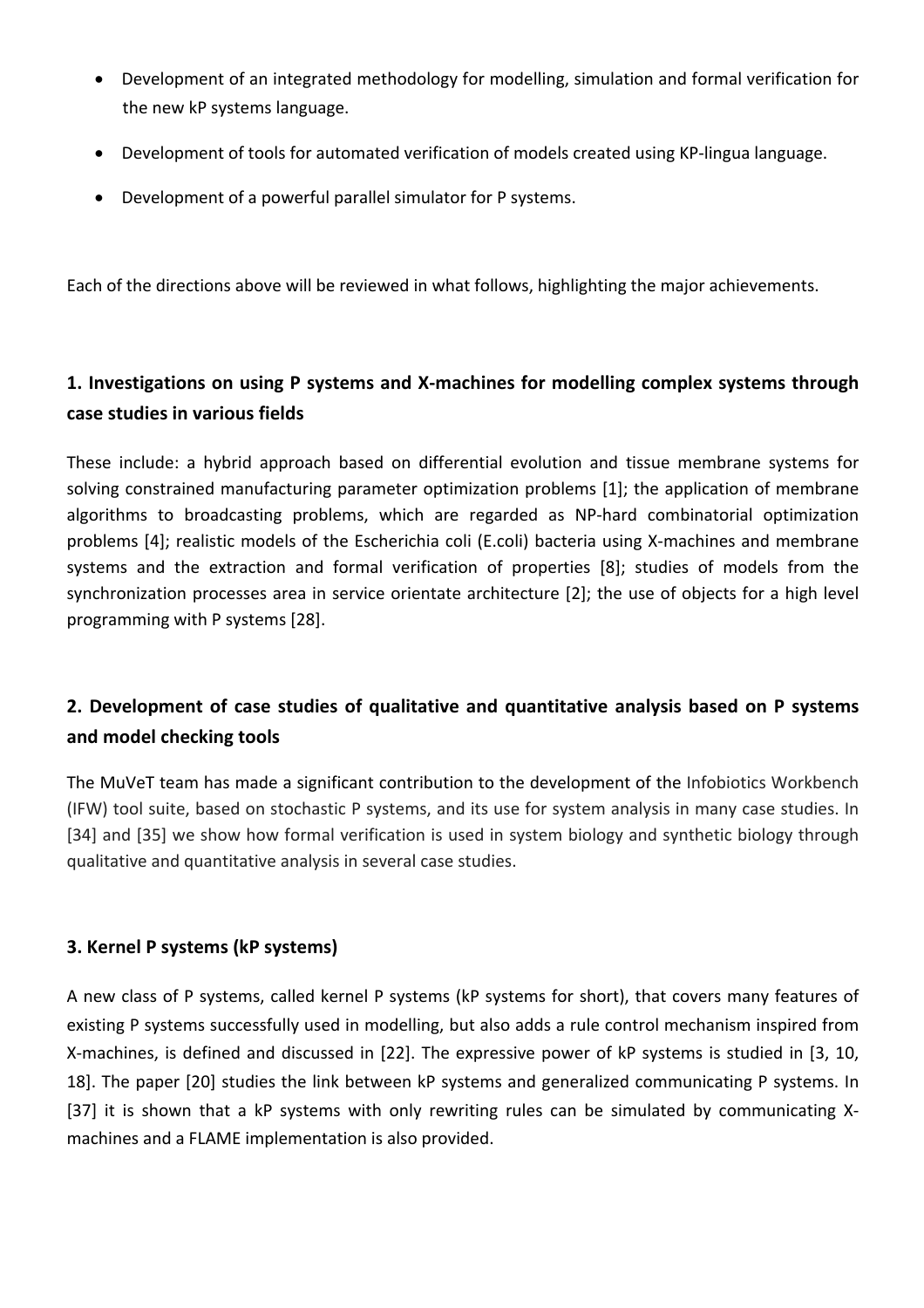# 4. Development of new testing techniques and tools for state-based formalisms (X-machines) **and extensions to P systems**

One of the main strengths of the X-machine model is its associated testing technique. This guarantees, under well defined condition that all functional errors of the implementation under test are revealed. The paper [12] presents JSXM, an X-machine based testing tool, developed by colleagues from the University of Sheffield with support form the MuVeT team. The paper [6] proposes an approach that, having a transition based model of a system, constructs an approximate automaton and a test suite for the system. In parallel with theoretical methods for testing, heuristic methods, based on genetic algorithms have also been developed [11].

### **5. Extension to P systems of the developed testing techniques**

The paper [47] represents a significant advance on the issue of testing for implementations specified by P systems with transformation and communicating rules. Using the X-machine framework and the concept of cover automaton, it devises a testing approach for such systems, that, under well defined conditions, it ensures that the implementation conforms to the specification. It also investigates the issue of identifiability for P systems, that is an essential prerequisite for testing implementations based on such specifications and establishes a fundamental set of properties for identifiable P systems.

# **6.** Integrated methodology for modelling, simulation and formal verification for the kP system **language**

The paper [24] illustrates the modelling power of kP systems by using a well-known NP-complete problem, the 3-colouring (3-Col) problem. It also presents an integrated modelling, simulation, property extraction and formal verification approach for P systems, illustrated by a tissue P system for the 3-Col problem. This approach is continued in [26], producing the kpWorkbench integrated framework.

# **7.** Development of tools for automated verification of models created using KP-lingua **language**

kP systems are supported by a framework called kPWorkbench [26, 40], that integrates a set of tools for the simulation and verification through model checking of kP systems. In [26], the SPIN model checker is used for verification of properties of kP systems. KP Workbench also contains a native simulator for the execution of kP system models. In [38] two extensions of KPWorkbench are presented: a formal verification tool based on the NuSMV model checker and a large scale simulation environment using FLAME (Flexible Large-Scale Agent Modelling Environment).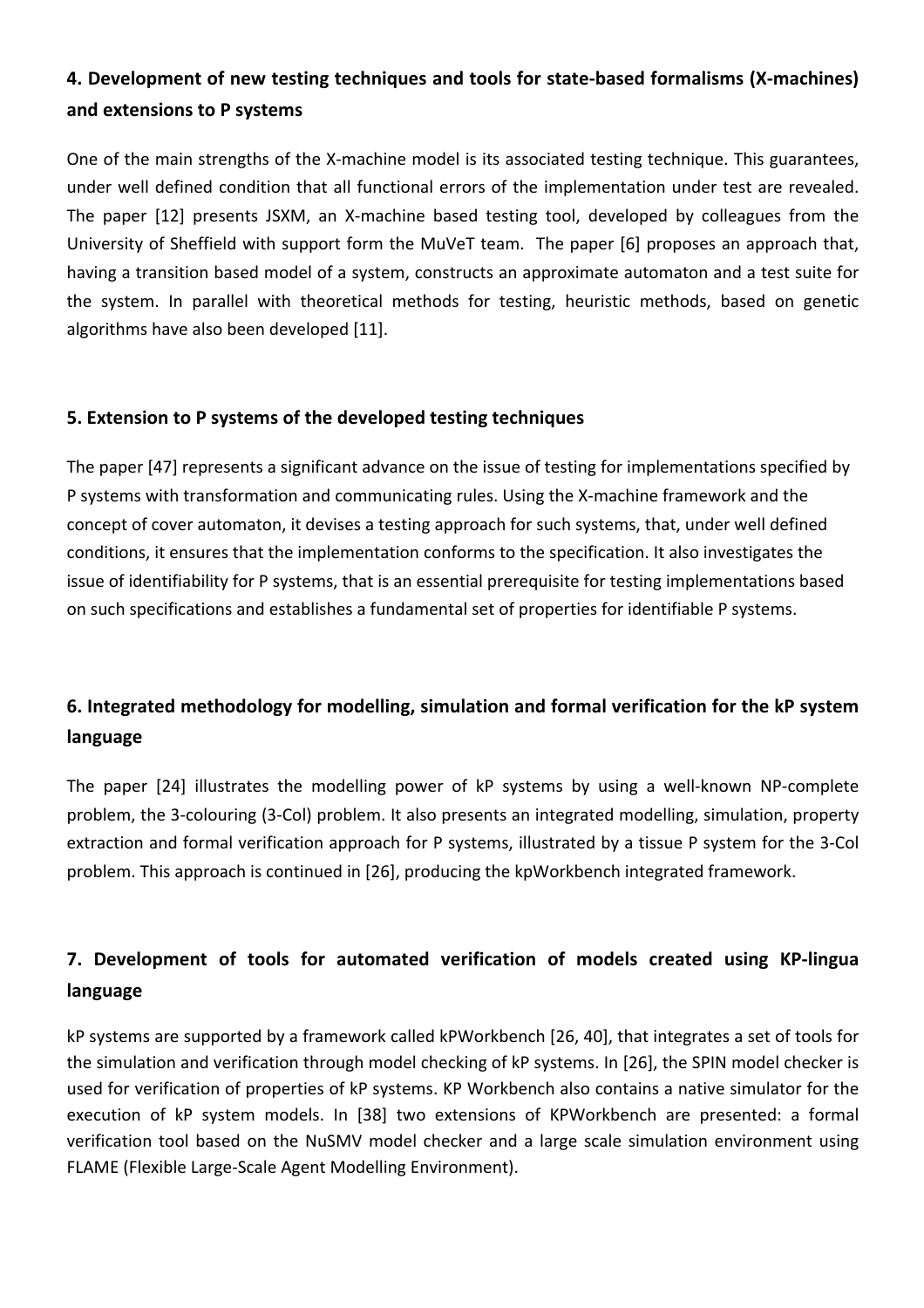#### **8. Development of a powerful parallel simulator for P systems**

Besides the kpWorkbench framework and the other tools and plugins for extraction and formal verification of KP/P systems mentioned above, we also report the development of a powerful parallel simulator using Hadoop technology, exploiting the scalability offered by Map Reduce and Big Data [27]. This simulator is also used for test data generation. The evaluation on a benchmark of automatically generated P systems confirm the scalability of this approach.

#### **Bibliography:**

- 1. G. Zhang, J. Cheng, M. Gheorghe, Q. Meng. A hybrid approach based on differential evolution and tissue membrane systems for solving constrained manufacturing parameter optimization problems. Applied Soft Computing, 13 (3), 1528 - 1542, 2013. http://dx.doi.org/10.1016/j.asoc.2012.05.032. **ISI-indexed journal, IF** 2.810, categ. A.
- 2. A. Stefanescu, S. Wieczorek, M. Schur. Message Choreography Modeling A Domain-Specific Language for Consistent Enterprise Service Integration. Software and Systems Modeling (SoSyM), 13 (1), 9-33 http://dx.doi.org/10.1007/s10270-012-0272-x**. ISI-indexed journal, IF 1.408, categ. A.**
- 3. M. Gheorghe, F. Ipate, R. Lefticaru, M. J. Pérez-Jiménez, A. Turcanu, L. Valencia Cabrera, M. García-Quismondo, L. Mierla. 3-Col problem modelling using simple kernel P systems. International Journal of Computer Mathematics, 90 (4): 816 - 830, 2013. http://dx.doi.org/10.1080/00207160.2012.743712. **ISIindexed journal, IF 0.825, categ. C.**
- 4. G. Zhang, F. Zhou, X. Huang, J. Cheng, M. Gheorghe, F. Ipate, R. Lefticaru. A Novel Membrane Algorithm Based on Particle Swarm Optimization for Solving Broadcasting Problems. Journal of Universal Computer Science. 18 (13): 1821 - 1841, 2012. http://dx.doi.org/10.3217/jucs-018-13-1821. **ISI-indexed journal, IF 0.401, categ. B.**
- 5. M. Gheorghe, G. Paun, M. Perez-Jimenez, G. Rozenberg. Research Frontiers of Membrane Computing: Open Problems and Research Topics. International Journal of Foundations of Computer Science. 24(5): 547-624, 2013. **ISI-indexed journal, IF 0.326, categ. B.**
- 6. F. Ipate, A. Stefanescu, I. Dinca. Model Learning and Test Generation using Cover Automata. Computer Journal, 58(5), pp. 1140-1159, Oxford University Press, 2015. **ISI-indexed journal, IF 0.787, categ. B**.
- 7. P. Frisco, M. Gheorghe, M.J. Perez-Jimenez (eds.) Applications of Membrane Computing in Systems and Synthetic Biology. Springer, 266 pp, 2014.
- 8. A. Turcanu, L. Mierla, F. Ipate, A. Stefanescu, H. Bai, M. Holcombe, S. Coakley. Modeling and analysis of E. coli respiratory chain. Book chapter in P. Frisco, M. Gheorghe, M. J. Pérez-Jiménez (Eds), Applications of Membrane Computing in Systems and Synthetic Biology, Emergence, Complexity and Computation series, vol. 7, pp. 247-266, Springer, 2014.
- 9. J. Blakes, J. Twycross, S. Konur, F. J. Romero-Campero, N. Krasnogor, M. Gheorghe. Infobiotics workbench A P system based tool for systems and synthetic biology. Book chapter in Applications of Membrane Computing in Systems and Synthetic Biology, Springer, 2014.
- 10. F. Ipate, R. Lefticaru, L. Mierla, L. Valencia Cabrera, H. Han, G. Zhang, C. Dragomir, M. J. Pérez Jiménez, M. Gheorghe. Kernel P Systems: Applications and Implementations. The 8th International Conference on Bio-Inspired Computing: Theory and Applicatons (BIC-TA 2013), Advances in Intelligent Systems and Computing, vol. 202, pp. 1081-1089. Springer, 2013. **ISI Proceedings.**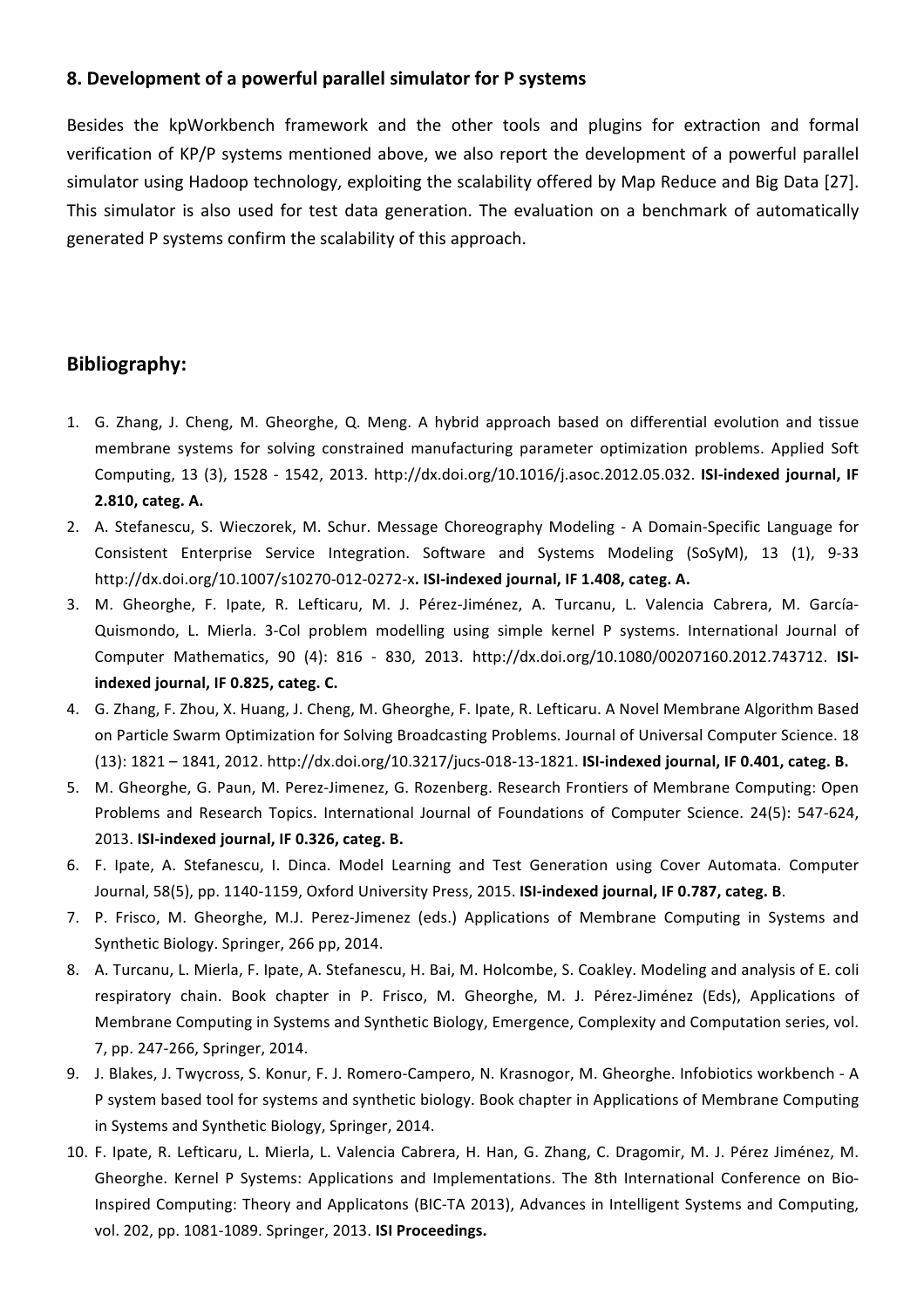- 11. R. Lefticaru, F. Ipate. An Improved Test Generation Approach from Extended Finite State Machines Using Genetic Algorithms. 10th International Conference on Software Engineering and Formal Methods (SEFM 2012), Lecture Notes in Computer Science, vol. 7504, pp. 293-307. Springer, 2012. **ISI Proceedings, categ. B.**
- 12. D. Dranidis, K. Bratanis, F. Ipate. JSXM: A Tool for Automated Test Generation. 10th International Conference on Software Engineering and Formal Methods (SEFM 2012), Lecture Notes in Computer Science, vol. 7504, pp. 352-366. Springer, 2012. **ISI Proceedings, categ. B.**
- 13. E. Csuhaj-Varjú, M. Gheorghe, M. Stannett. P Systems Controlled by General Topologies. 11th International Conference on Unconventional Computation and Natural Computation (UCNC 2012), Lecture Notes in Computer Science, vol. 7445, pp. 70-81. Springer, 2012. **ISI Proceedings, categ. C.**
- 14. I. Dinca, F. Ipate, L. Mierla, A. Stefanescu: Learn and Test for Event-B A Rodin Plugin. Third International Conference on Abstract State Machines, Alloy, B, VDM, and Z (ABZ 2012), Lecture Notes in Computer Science, vol. 7316, pp. 361-364. Springer, 2012. **ISI Proceedings, categ. C.**
- 15. I. Dinca, F. Ipate, A. Stefanescu. Model Learning and Test Generation for Event-B decomposition. 5th International Symposium On Leveraging Applications of Formal Methods, Verification and Validation (ISoLA 2012), Lecture Notes in Computer Science, vol. 7609, pp. 539-553. Springer, 2012. **ISI Proceedings, categ. C.**
- 16. L. Lin, R. Su, A. Stefanescu. Remarks on the Difficulty of Top-Down Supervisor Synthesis. 12th International Conference on Control, Automation, Robotics and Vision (ICARCV 2012), pp. 270-275. IEEE Computer Society, 2012. **ISI Proceedings, categ. A.**
- 17. A. Turcanu, F. Ipate. Computational properties of two P systems solving the 3-colouring problem. 14th International Symposium on Symbolic and Numeric Algorithms for Scientific Computing (SYNASC 2012), pp. 62-69, IEEE Computer Society, 2012, categ. C.
- 18. F. Ipate, C. Dragomir, R. Lefticaru, L. Mierla, M. J. Pérez-Jiménez. Using a kernel P system to solve the 3-Col problem. 13th International Conference on Membrane Computing (CMC 2012), pp. 243-258. Computer and Automation Research Institute, Hungarian Academy of Sciences, 2012.
- 19. Turcanu, F. Ipate. Simplifying Event-B Models of P Systems Using Functions. 13th International Conference on Membrane Computing (CMC 2012), pp. 455 - 458. Computer and Automation Research Institute, Hungarian Academy of Sciences, 2012.
- 20. S. Krishna, M. Gheorghe, C. Dragomir. Some Classes of Generalised Communicating P Systems and Simple Kernel P Systems. The Nature of Computation, 9th Conference on Computability in Europe (CiE 2013), Lecture Notes in Computer Science, vol. 7921, pp. 284-293, Springer, 2013. (best paper award in Natural Computation). **ISI Proceedings, categ. C.**
- 21. E. Csuhaj-Varjú, M. Gheorghe, M. Stannett. General Topologies and P Systems. Tenth Brainstorming Week on Membrane Computing. Vol 1, pp. 79 - 90. Fénix Editora, 2012.
- 22. M. Gheorghe, F. Ipate, C. Dragomir. A Kernel P system. Tenth Brainstorming Week on Membrane Computing. Vol 1, pp. 153 - 170. Fénix Editora, 2012.
- 23. M. Gheorghe, G. Paun, M. J. Pérez-Jiménez (Editors). Frontiers of Membrane Computing: Open Problems and Research Topics. Tenth Brainstorming Week on Membrane Computing. Vol 1, pp. 171-250. Fénix Editora, 2012.
- 24. R. Lefticaru, F. Ipate, L. Valencia Cabrera, A. Turcanu, C. Tudose, M. Gheorghe, M. J. Pérez Jiménez, I. M. Niculescu, C. Dragomir. Towards an integrated approach for model simulation, property extraction and verification of P systems. Tenth Brainstorming Week on Membrane Computing. Vol 1, pp. 291-318. Fénix Editora, 2012.
- 25. G. Zhang, M. A. Gutiérrez-Naranjo, Y. Qin, M. Gheorghe. A Membrane-Inspired Evolutionary Algorithm with a Population P System and its Application to Distribution System Reconfiguration. Tenth Brainstorming Week on Membrane Computing. Vol 2, pp. 277-292. Fénix Editora, 2012.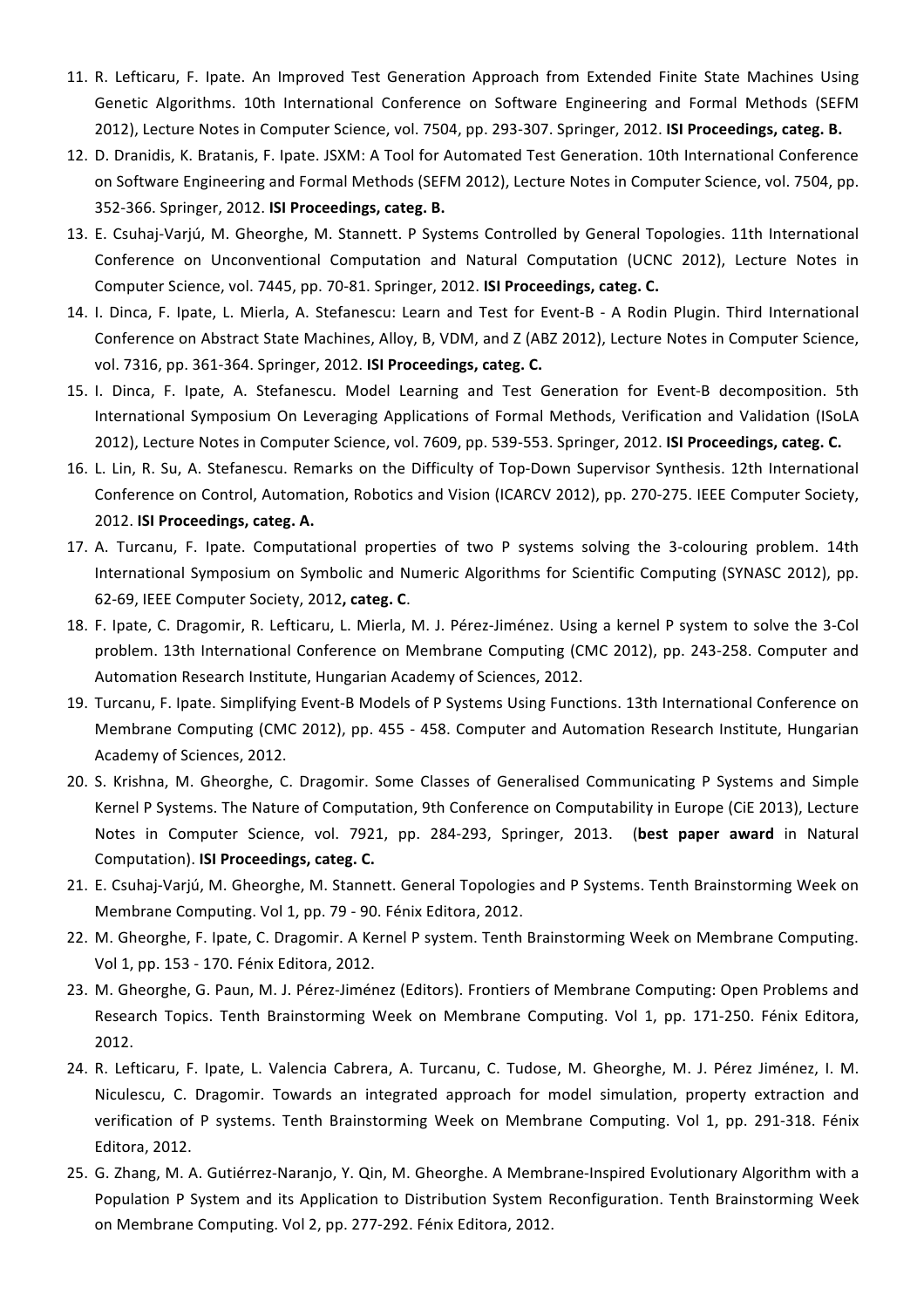- 26. C. Dragomir, F. Ipate, S. Konur, R. Lefticaru, L. Mierla. Model checking Kernel P systems. 14th International Conference on Membrane Computing (CMC 2013). Lecture Notes in Computer Science, 8340: 151-172, Springer, 2013. **ISI Proceedings, categ. C.**
- 27. A. Ciobanu, F. Ipate. Using Big Data technologies with P systems. 14th International Conference on Membrane Computing (CMC 2013). Lecture Notes in Computer Science 8340: 117-137, Springer, 2013. **ISI Proceedings, categ. C.**
- 28. R. Nicolescu, F. Ipate, H. Wu. Towards High-level P Systems Programming using Complex Objects. 14th International Conference on Membrane Computing (CMC 2013). Lecture Notes in Computer Science 8340: 280-300, Springer, 2013. To appear. **ISI Proceedings, categ. C.**
- 29. M. Gheorghe, F. Ipate. Kernel P Systems A Survey. 14th International Conference on Membrane Computing (CMC 2013). Lecture Notes in Computer Science 8340: 1-9, Springer, 2013. **ISI Proceedings, categ. C.**
- 30. S. Akshay, I. Dinca, B. Genest, A. Stefanescu. Implementing Realistic Asynchronous Automata. 33rd Conference on the Foundations of Software Technology and Theoretical Computer Science (FSTTCS 2013). Leibniz International Proceedings in Informatics (LIPIcs). volume 24, pp. 213-224. Schloss Dagstuhl - Leibniz-Zentrum fuer Informatik, 2013. **ISI Proceedings, categ. B.**
- 31. A. Ciobanu, F. Ipate. P System Testing with Parallel Simulators a Survey, Scalable Computing: Practice and Experience 14(3), 2013**.**
- 32. L. Lin, A. Stefanescu, R. Su, W. Wang, A.R. Shehabinia. Towards Decentralized Synthesis: Decomposable Sublanguage and Joint Observability Problems. In Proc. of 55th American Control Conference (ACC 2014), pp. 2047-2052. IEEE Computer Society, 2014. **ISI Proceedings**.
- 33. M. Gheorghe, F. Ipate, C. Dragomir, L. Mierla, L. Valencia Cabrera, M. García-Quismondo, M. J. Pérez Jiménez. Kernel P Systems - Version 1. Proceedings of the Eleventh Brainstorming Week on Membrane Computing, pp. 97-124. Fénix Editora, Seville, 2013.
- 34. S. Konur, M. Gheorghe, C. Dragomir, L. Mierla, F. Ipate, N Krasnogor: Qualitative and Quantitative Analysis of Systems and Synthetic Biology Constructs using P Systems, ACS Synthetic Biology, 4(1), 83-92, 2015. ISI**indexed journal, IF 4.978, categ. C**.
- 35. S. Konur, M. Gheorghe, C. Dragomir, F. Ipate, N. Krasnogor: Conventional Verification for Unconventional Computing: a Genetic XOR Gate Example, Fundamenta Informaticae. Accepted. **ISI-indexed journal, IF 0.479, categ. B**.
- 36. G. Zhang, C. Liu, M. Gheorghe, F. Ipate, X. Wang: QEAM: An Approximate Algorithm Using P Systems with Active Membranes, International Journal of Computers, Communications and Control, 10(2), 263-279, 2015. **ISI-indexed journal, IF 0.746, categ. B.**
- 37. I. M. Niculescu, M. Gheorghe, F. Ipate, A. Stefanescu: From Kernel P Systems to X-Machines and FLAME, Journal of Automata, Languages and Combinatorics, 19(1-4), 239-250, 2014.
- 38. M. E. Bakir, F. Ipate, S. Konur, L. Mierla, I. Niculescu: Extended Simulation and Verification Platform for Kernel P Systems, Int. Conf. on Membrane Computing 2014, LNCS, 158-178, 2014. **ISI Proceedings, categ. C.**
- 39. I. Sakellariou, O. Kurdi, M. Gheorghe, D. Romano, P. Kefalas, F. Ipate, I.M. Niculescu: Crowd formal modelling and simulation: The Sa'yee ritual, UKCI 2014, 1-8, 2014.
- 40. M. E. Bakir, S. Konur, M. Gheorghe, I. Niculescu, F. Ipate: High Performance Simulations of Kernel P Systems, 2014 IEEE International Conference on High Performance Computing and Communications (HPCC), 409-412, 2014. **ISI Proceedings, categ. B.**
- 41. G. Ciobanu, T. S. Hoang, A. Stefanescu. From TiMo to Event-B: event-driven timed mobility. In Proc. of 19th IEEE Int. Conf. on Engineering of Complex Computer Systems (ICECCS'14), pp. 1-10, IEEE Computer Society, 2014. (best paper award) ISI Proceedings, categ. A.
- 42. L. Lin, A. Stefanescu, R. Su. On Distributed and Parameterized Supervisor Synthesis Problems. IEEE